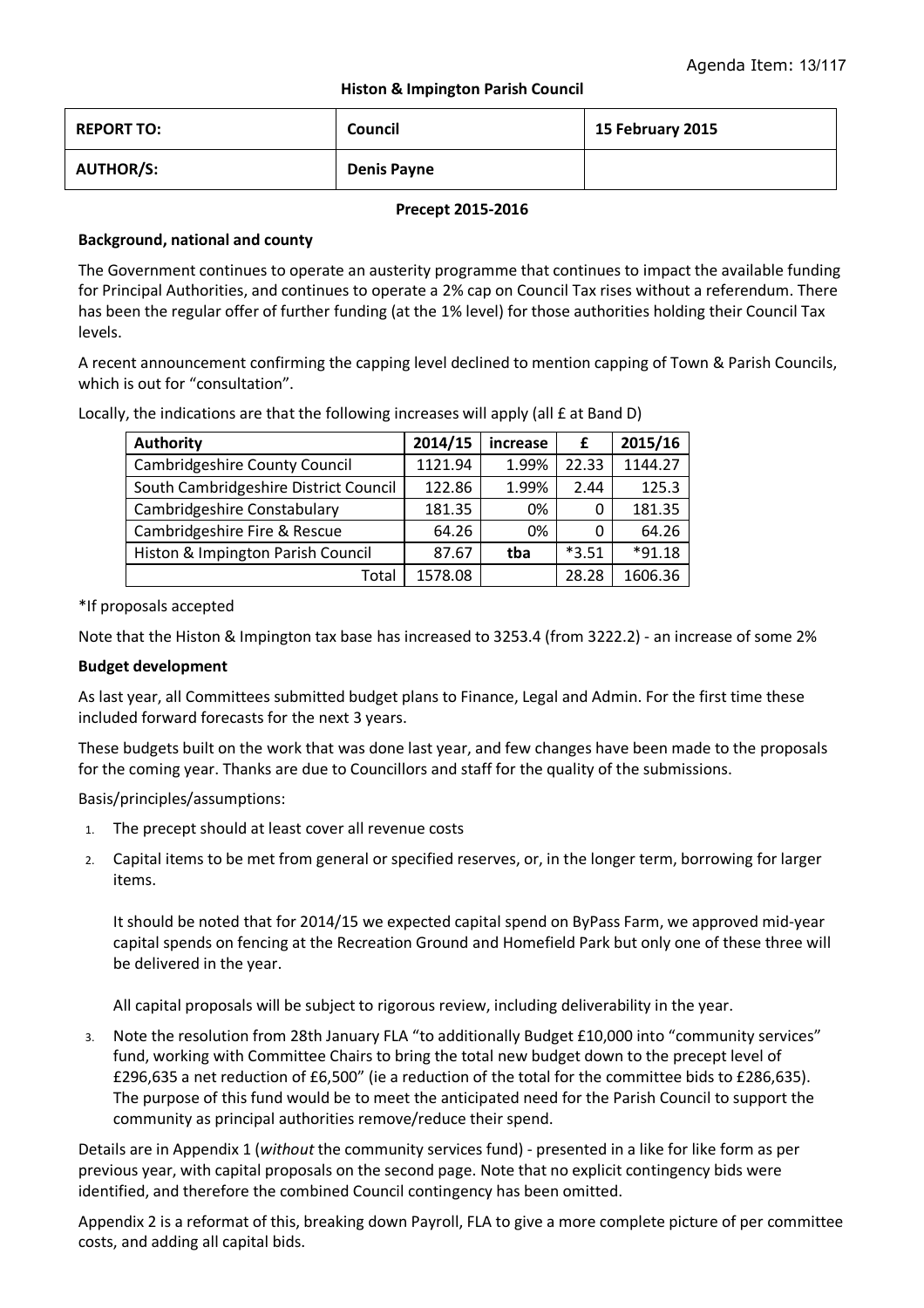## **Proposals**

- 1. That the plans for capital spend be noted. Approval is conditional on a case by case basis after a detailed submission by the relevant Committee.
- 2. That Council Tax rates continue to be equal for the two Parishes
- 3. That the Council Tax rate should be increased by 4%, giving a precept of £296,635. Noting that this gives a Band D rate of £91.18, an increase of £3.51 (almost 7p per week); £2.34 a year/4.5p per week for Band A; and £7.02 a year/13.5p per week for Band H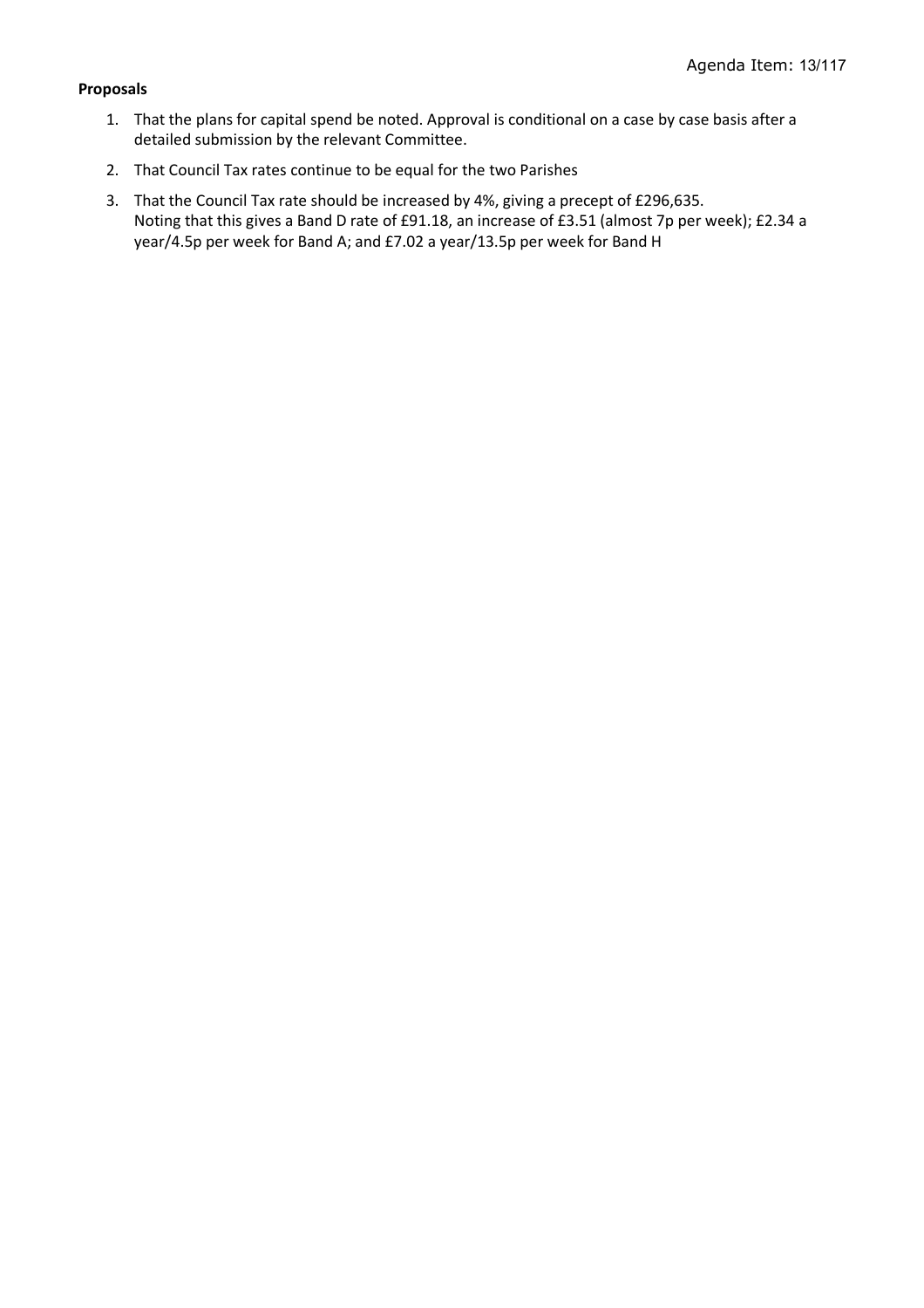# **Appendix 1**

|                                      |                    |               |                 |                    |               |             | <b>Increase</b><br><b>Budget</b><br>$\mathbf v$ |       |          |
|--------------------------------------|--------------------|---------------|-----------------|--------------------|---------------|-------------|-------------------------------------------------|-------|----------|
|                                      | <b>Budget</b>      | <b>Budget</b> |                 | <b>Budget</b>      |               |             | <b>Previous</b>                                 |       |          |
|                                      | 2014/2015          | <b>Nett</b>   | <b>Forecast</b> | 2015/2016          | <b>Income</b> | <b>Nett</b> | Year                                            |       |          |
| <b>Committee</b>                     | <b>Expenditure</b> | 2014/2015     | <b>Nett</b>     | <b>Expenditure</b> | 2015/2016     | 2015/2016   | Forecast                                        |       |          |
| <b>Planning</b>                      | £7,200             | £200          | 0               | 8000               | 8000          | 0           | $\mathbf 0$                                     |       |          |
| Youth                                | £22,000            | £22,000       | 15276           | 26931              | 900           | 26031       | 10755                                           |       |          |
| Recreation                           | £38,720            | £16,135       | 3825            | 37665              | 36270         | 1395        | $-2430$                                         |       |          |
| <b>Highways</b>                      | £1,600             | £1,600        | 2269            | 3340               |               | 3340        | 1071                                            |       |          |
| <b>Environment</b>                   | £38,688            | £27,003       | 35521           | 39300              | 6900          | 32400       | $-3121$                                         |       |          |
| <b>Kings Meadow</b>                  | £200               | £200          | 5400            | 4600               |               | 4600        | $-800$                                          |       |          |
| <b>Community Facilities</b>          | £53,050            | £20,500       | 20500           | 12000              |               | 12000       | $-8500$                                         |       |          |
| Payroll                              | £126,863           | £126,863      | 123402          | 134192             |               | 134192      | 10790                                           |       |          |
| FL&A                                 | £73,190            | £66,190       | 74621           | 73262              | 7000          | 66262       | $-8359$                                         |       |          |
| Contingency                          | £6,000             |               |                 |                    |               |             |                                                 |       |          |
| <b>Total</b>                         | £367,511           | £286,691      | 280814          | 339290             | 59070         | 280220      |                                                 |       |          |
| <b>Payments into</b>                 |                    |               |                 |                    |               |             |                                                 |       |          |
| reserves                             |                    |               | 15658           | 13000              |               | 13000       |                                                 |       |          |
|                                      | <b>Total</b>       |               | 296472          | 352290             |               | 293220      |                                                 |       |          |
| For capital proposals, see next page |                    |               |                 |                    |               |             |                                                 |       |          |
| Impact of various precept options    |                    |               |                 |                    |               |             |                                                 |       |          |
| Band D equivalent                    |                    | 3253.4        |                 |                    |               |             |                                                 |       |          |
| Percentage rise on last year         |                    | 0.00%         |                 | 1.00%<br>2.00%     | 3.00%         | 4.00%       |                                                 | 5.00% | 6.00%    |
| £ rise on last year                  |                    |               |                 | 0.88<br>1.75       | 2.63          |             | 3.51                                            | 4.38  | 5.26     |
| Poundage                             |                    | 87.67         |                 | 88.55<br>89.42     | 90.30         | 91.18       |                                                 | 92.05 | 92.93    |
| Raises                               |                    | £285,226      | £288,078        | £290,930           | £293,782      | £296,635    | £299,487                                        |       | £302,339 |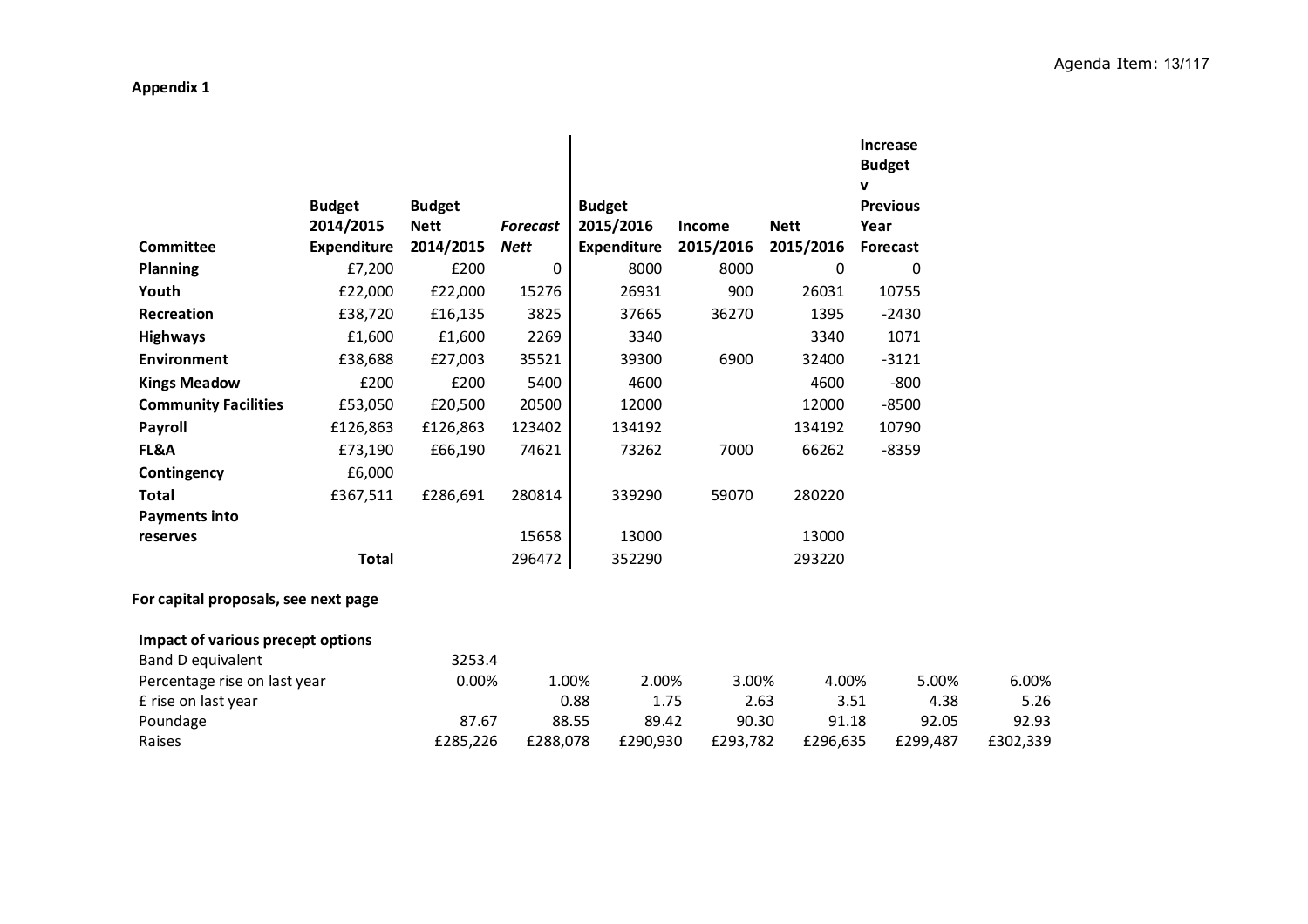#### **Capital Proposals**

|                  |                                                 |        | Available<br>specified |                      |
|------------------|-------------------------------------------------|--------|------------------------|----------------------|
| <b>Committee</b> | <b>Committee Description)</b>                   | £      | reserves               | Reserve title        |
| Environment      | Burial ground Mill Lane fence                   | 2000   |                        |                      |
|                  | <b>Public Art</b>                               | 30000  | 30000                  | public art fund      |
|                  | Street furniture                                | 6500   |                        |                      |
|                  | Manor Park Fencing 25m St Audreys               | 1250   |                        |                      |
|                  | Village Green Xmas Lights                       | 1400   |                        |                      |
|                  | <b>Homefield Park Fencing</b>                   | 12000  |                        |                      |
|                  | Homefield Park Electricity                      | 10000  |                        |                      |
| <b>Highways</b>  | Minor improvements                              | 30000  | 10000                  | green implementation |
|                  | Bus shelter renewal                             | 2500   |                        |                      |
|                  | Drainage                                        | 20000  | 11000                  | county+£3K           |
| Administration   | restroom building extension                     | 110000 |                        |                      |
| Recreation       | Cricket nets (nett of external funding)         | 20000  | 20000                  | s106                 |
|                  | Tennis Court project (nett of external funding) | 115000 | 115000                 | s106                 |
|                  | <b>Community facilities</b>                     | 89000  | 89000                  | community facilities |
|                  | Total                                           | 449650 | 275000                 | specified reserves   |
|                  | If all projects implemented then requires from  |        |                        |                      |
|                  | general reserves                                |        | 174650                 |                      |

#### **Reserves**

Reserves are either specified (ie have been set aside for a specific purpose) or general. In addition to the reserves the Council has set aside for specific purposes, there are S106 monies, which have come to the Council from housing development projects, where these can only be spent on specific items (eg open space). The Public Art monies, for example, fall into this category.

Expected reserves balances at March 31st 2015

| Specified reserves                 | £273,388 |
|------------------------------------|----------|
| Reserve recovered from \$106 spend | £51.614  |
| S106 reserve                       | £244.141 |
| General reserve                    | £206.947 |
|                                    |          |

Total£776,090